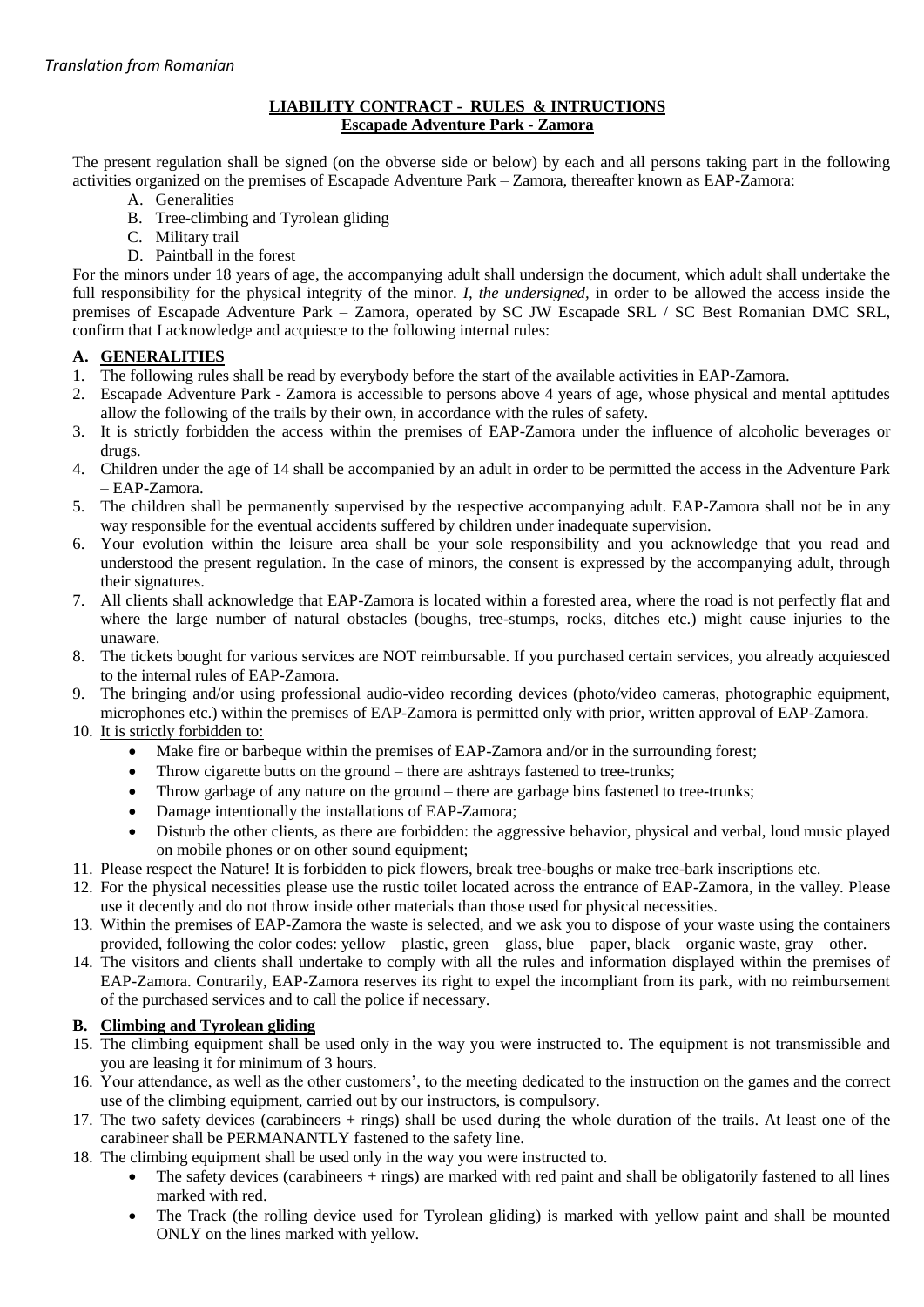### *Translation from Romanian*

- 19. All customers are under obligation to start their climbing on the easier trails, before using the difficult ones. For the trails with black markings, the minimum age is 16 years.
- 20. Please avoid overcrowding the tracks. Only one person at a time is allowed on the *run* (the exercise between two platform), while the number of persons allowed on the platform is maximum 3.
- 21. EAP-Zamora reserves its right to expel from its Park any person who disobeys the safety rules (with no reimbursement).
- 22. EAP-Zamora reserves its right to stop all activity in case of adverse weather (wind, rain, storm), and the services paid for but not carried out shall be rescheduled.
- 23. Any damage to the climbing equipment caused by disobeying the instructions for use shall be incurred by the person responsible.
- 24. The equipment is not transmissible to friends, colleagues or any third parties unless it is agreed with the instructors of EAP-Zamora and only after the receiving person reads and undersigns the present regulation.

# **C. The Military Trail**

- 25. The military trail shall be used by persons of minimum 8 years of age.
- 26. The children under the age of 14 shall be compulsory assisted by their accompanying adult or by the staff of EAP-Zamora.
- 27. The trail is run under each person's responsability, EAP-Zamora is not liable for the accidents caused by running the trail too fast, careless or without adequate physical preparation.
- 28. All exercises included in the military trail shall be carried out in accordance with the instructions provided by the staff of EAP-Zamora.
- 29. The damaging with intent or due to usage against the instructions received of the installations shall be incurred by the responsible person(s). The customer acknowledges to the above by signing the present document.
- 30. It is strictly forbidden to enter the military trail without the approval of the EAP-Zamora staff and without signing the present liability contract.

# **D. Paintball**

In order to be allowed to participate in the paintball game organized by SC JW Escapade SRL / SC Best Romanian DMC SRL, I confirm that I read and acknowledged to the following:

- 31. I willingly and knowingly undertake the risks associated with paintball, known or not, even it derives from my own negligence or others', and I assume responsibility for my participation to the paintball game and to the paintball-related activities, as well as for my access in the active range of paintball equipment, thereafter known as markers, and in the immediate vicinity of the above said range.
- 32. I acknowledge that not wearing the protective facemask on the range, regardless of motives, might lead to accidental or intentional discharge of a marker toward my face, to injury or loss of sight. I acknowledge my obligation to wear the protective facemask on the whole duration of my participation to the paintball activity and I assume responsibility for the consequences of not compliance with the above. I acknowledge that the protective eyewear might get obscured, fogged or dirty. Even in this situation I agree that the facemask shall be worn all the time on the range and I shall not remove it, for any reason, in any area where I might be hit by paintball projectiles.
- 33. The risks implied by the use of paintball equipment using compressed CO2 or air, which are employed in the game of paintball, are significant and imply the possibility of injury, invalidity or death. The use of protective equipment and the individual discipline considerably reduce the risks, but do not eliminate it.
- 34. I acknowledge that the game of paintball is intensely physical and psychical and I declare on my own risk that I am in good physical and psychical shape. I understand the rules of the game and I shall comply with all the rules and regulations in power, as these are stipulated in the *Regulamentul de functionare - Anexa 1 (Operating Code Regulations – Annex 1)* and possibly in the *Scenariile de joc (Game scripts)*, presented by the organizers.
- 35. I acknowledge that I read and understood the rules regarding the *Regulamentul de functionare - Anexa 1 (Operating Code Regulations – Annex 1)* and I agree to comply in full with the stipulations of the above rules. I declare on my own risk that I am not under the influence of drugs, medication or alcohol.
- 36. I understand that I assume full responsibility for my participation in all the paintball-related activities and I exonerate of any liability the organizers of the above activities, their collaborators, liabilities that might imply compensations (in case of any kind of accidents or theft), or might raise claims of damages and indemnities of any kind against the organizers, in my name or by my legal representatives.
- 37. I agree to pay compensations in case I damage or lose the equipment provided by the organizers, as follows: marker/gun lost or damaged - 150€, facemask lost or damaged - 30€, gas bottle lost or damaged - 30€, magazine lost or damaged - 5€, suit lost or damaged - 25€.
- 38. I acknowledge and I agree that the present contract covers each and all paintball-related activities that I participate in at the present and I will participate in the future, organized by de SC JW Escapade SRL / SC Best Romanian DMC SRL.
- 39. I agree that the organizers have the full right to use for marketing and advertising purposes all the video and photo footage made by them during my participation in the paintball game or in the game-related activities.
- 40. I shall undertake to not modify the settings of the markers without the organizers' permission (the markers are adjusted for optimal function).
- 41. I agree to incur the cost of the projectiles that fall from the magazine in case the lid opens after the gun is handed to me.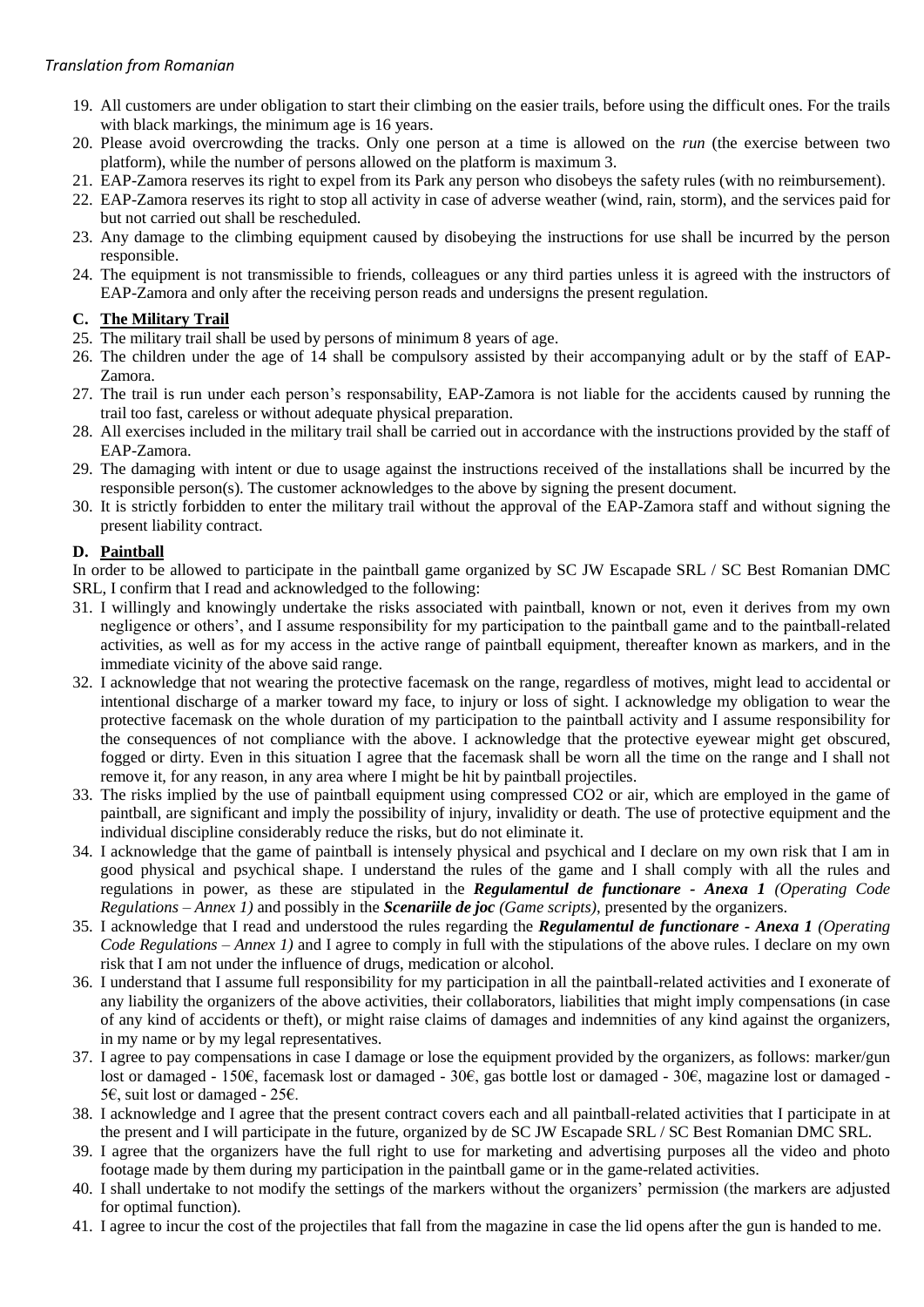#### *Translation from Romanian*

- 42. I confirm that I am past 14 years of age. If not, the person under the age of 14 shall be accompanied by one of his/her legal guardian, who will assume full responsibility for the underage player, under his/her signature.
- 43. The organizers are responsible for presenting the game rules, the range and the working and usage of the paintball equipment. According to the specifics of the game, the range imitates a military operations theatre, which implies that the players are responsible for any and all accidents related to topography.

#### *Annex 1* **–** *Operating Code Regulations*

- 44. The use of the paint markers is limited to the specially delimited and prepared area.
- 45. All participants are under obligation to wear the protective equipment provided by the organizers, consisting in suit and facemask.
- 46. It is strictly forbidden to take part in the game under the influence of drugs, medication or alcohol.
- 47. It is strictly forbidden to point the marker at a person who is not wearing the complete protective equipment, even though that person is inside the perimeter of the range.
- 48. The discharge of the marker toward a player is forbidden under the distance of seven meters.
- 49. Please avoid hitting the sensitive areas of the body with paintballs.
- 50. Do not discharge the gas bottle of the marker if you are out of paintballs.
- 51. It is forbidden to insert paintballs found on the range into the magazine. Even though these seem to be intact, they might be wet or dilated after the shot and can block the marker.
- 52. The players shall wear the protective equipment for the whole duration of the game.
- 53. The stripping of the markers by the players is strictly forbidden, with no exception.
- 54. When exiting the range, the participants shall keep the guns pointed at the ground or at the sky with hands raised and with the safety lock on.
- 55. The aggressive behavior is forbidden! The physical contacts, the arguments and the obscene language between the players are strictly forbidden! Hitting with intent of a referee, spectator or off-the-game player is forbidden. Any arguments, violent verbal exchanges, verbal abuse or obscenities addressed to players or referees, inside or outside the range, are forbidden.
- 56. It is forbidden to hit other targets, unless are specified by the game script, which are temporarily or mistakenly inside or outside the specially demarcated and prepared area (dogs, birds, poles, lights, cars, trees, windows).
- 57. In case a defection occurs with the facemask or marker (e.g. gas leak, misfire, emptied gas bottle), the player shall exit urgently the range and will communicate the problem to the organizers.
- 58. **SC JW Escapade SRL / SC Best Romanian DMC SRL** reserve its right to expel from the range and eventually forbid the future access of person/persons who disobey the present rules.

I am aware that, due to the fact that the compnay I work for invited me to this teambuilding or the company partner who invited me to this event is paying for all the costs of the above mentioned activities, during all this time I AM NOT in in the working hours program and any possible event/accident could occur during this time will NOT BE a working accident/event and WILL NOT BE TREATED as working accident/event.

I have read the above Contract and I fully understand its terms and I acknowledge that, by signing it, I waive substantial rights. I have signed the present document willingly, knowingly and without anyone constraining me.

I declare that I have read the rules, I understand and I agree with its stipulations. The representatives of SC JW Escapade SRL / SC Best Romanian DMC bestSRL explained me how the equipment works, as well as the safety rules. I undertake to comply with the rules and indications provided for the whole duration of the activities within Escapade Adventure Park-Zamora.

| N <sub>0</sub> | Family name / surname | CI / BI / Passport<br>Series / No | Birthdate /<br>CNP | <b>Signature</b> |
|----------------|-----------------------|-----------------------------------|--------------------|------------------|
| 1              |                       |                                   |                    |                  |
| $\overline{2}$ |                       |                                   |                    |                  |
| 3              |                       |                                   |                    |                  |
| $\overline{4}$ |                       |                                   |                    |                  |
| 5              |                       |                                   |                    |                  |
| 6              |                       |                                   |                    |                  |
| 7              |                       |                                   |                    |                  |
| 8              |                       |                                   |                    |                  |
| 9              |                       |                                   |                    |                  |
| 10             |                       |                                   |                    |                  |